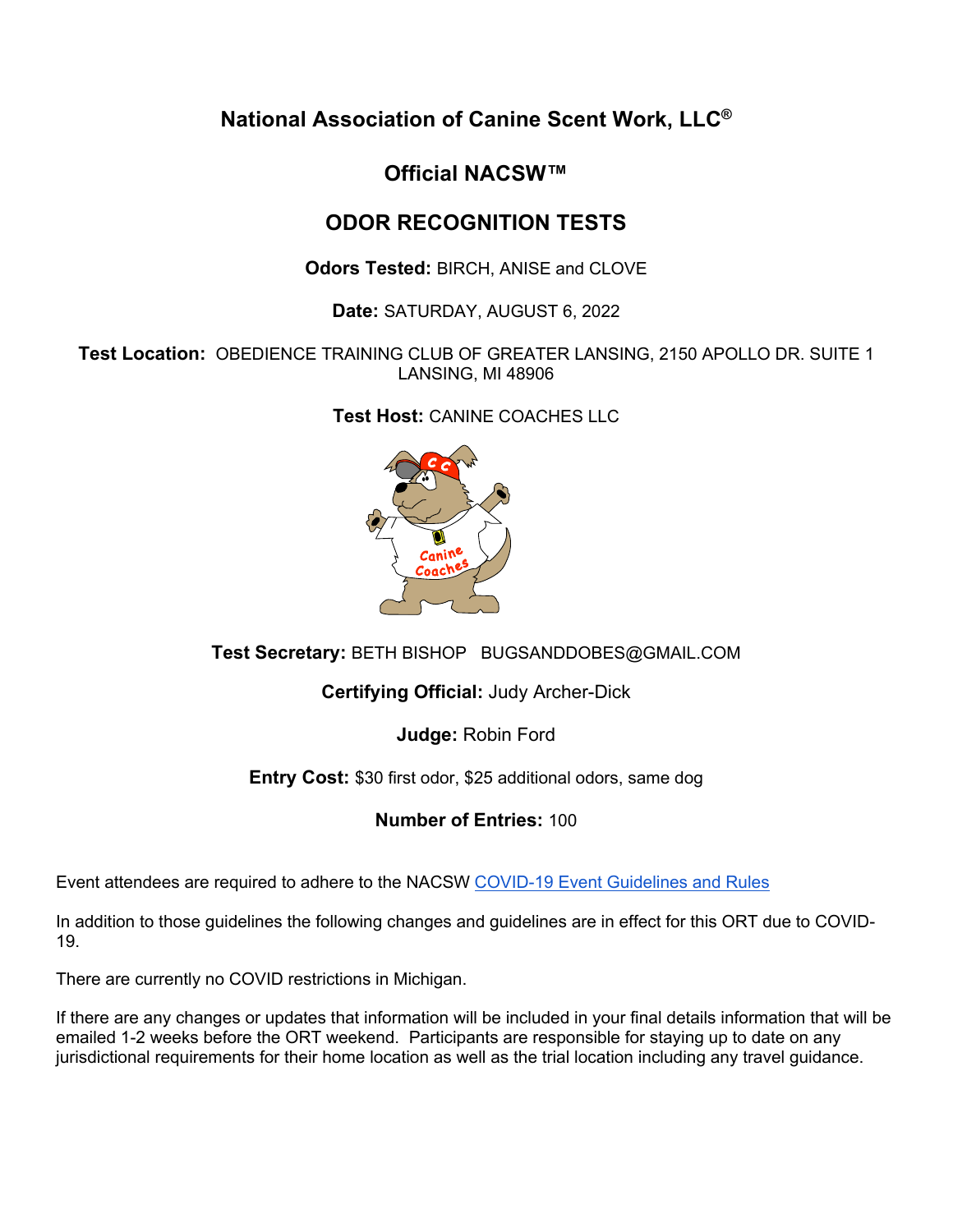# ORT ENTRY INFORMATION

**Opening Date:** MONDAY, JUNE 20, 2022 at 8 AM EASTERN DAYLIGHT TIME

**Entries Close:** SATURDAY, JULY 30, 2022 at 8 PM EASTERN DAYLIGHT TIME or When entry limits have been met

**Second Dog Policy:** Maximum two dogs per handler for each odor tested.

# **Entry Method**

First received: by USPS mail (with check or money order) or email form with payment via PayPal.

- TELEPHONE, FAX, UNSIGNED ENTRIES, AND ENTRIES RECEIVED WITHOUT FEES cannot be accepted.
- RETURNED CHECKS do not constitute a valid entry fee. A charge of \$25.00 will be made for each returned check.
- **ENTRIES MUST BE MADE ON THE ATTACHED ENTRY FORM.**
- NO ENTRY SHALL BE MADE AND NO ENTRY SHALL BE ACCEPTED, WHICH SPECIFIES ANY CONDITIONS AS TO ITS ACCEPTANCE.
- OWNERS are responsible for errors in making out entry forms.
- EXPRESS MAIL entries must include signature permitting them to be left at the secretary's address without the recipient's signature.

## **Notification**

Acknowledgement of entry acceptance/confirmation, will be made by email when entries are processed for those handlers that provide an email address. If you require a confirmation via USPS, you must provide a selfaddressed stamped envelope with your entry. Your payment receipt and notification is confirmation of your completed entry.

# **Entry Requirements**

## **A Qualified Entry is one that meets all the following criteria:**

- 1. Complete entry during the specified entry time frame.
- 2. The Handler is a NACSW member for the 2022-2023 membership year (8/1/22- 7/31/23).
- 3. The Dog is registered with the NACSW.
- 4. Dogs participating in an Odor Recognition Test (ORT) must be at least six months of age.

For information on how to register or become a member go to www.NACSW.net

## **Trial Eligibility and ORTs**

An ORT must be taken and passed at least 14 days before a trial opening date to be eligible for the first draw period.

## **Basic Description of the Test**

To successfully pass an ORT a dog must identify the location of the target odor and the handler must correctly call an "alert" within a three-minute time period. The Odor Recognition Test consists of a drill type exercise which requires 12 closed boxes set up in a pattern of *one or* two rows, spaced a minimum of 48" apart. The ORT is conducted on leash. Complete information can be obtained on the NACSW website.

*All exhibitors should obtain and review a copy of the NACSW K9 NOSE WORK® RULE BOOK.* You may get it from their website: www.NACSW.net

## **No dog will be given more than one space in the same odor test at a single event.**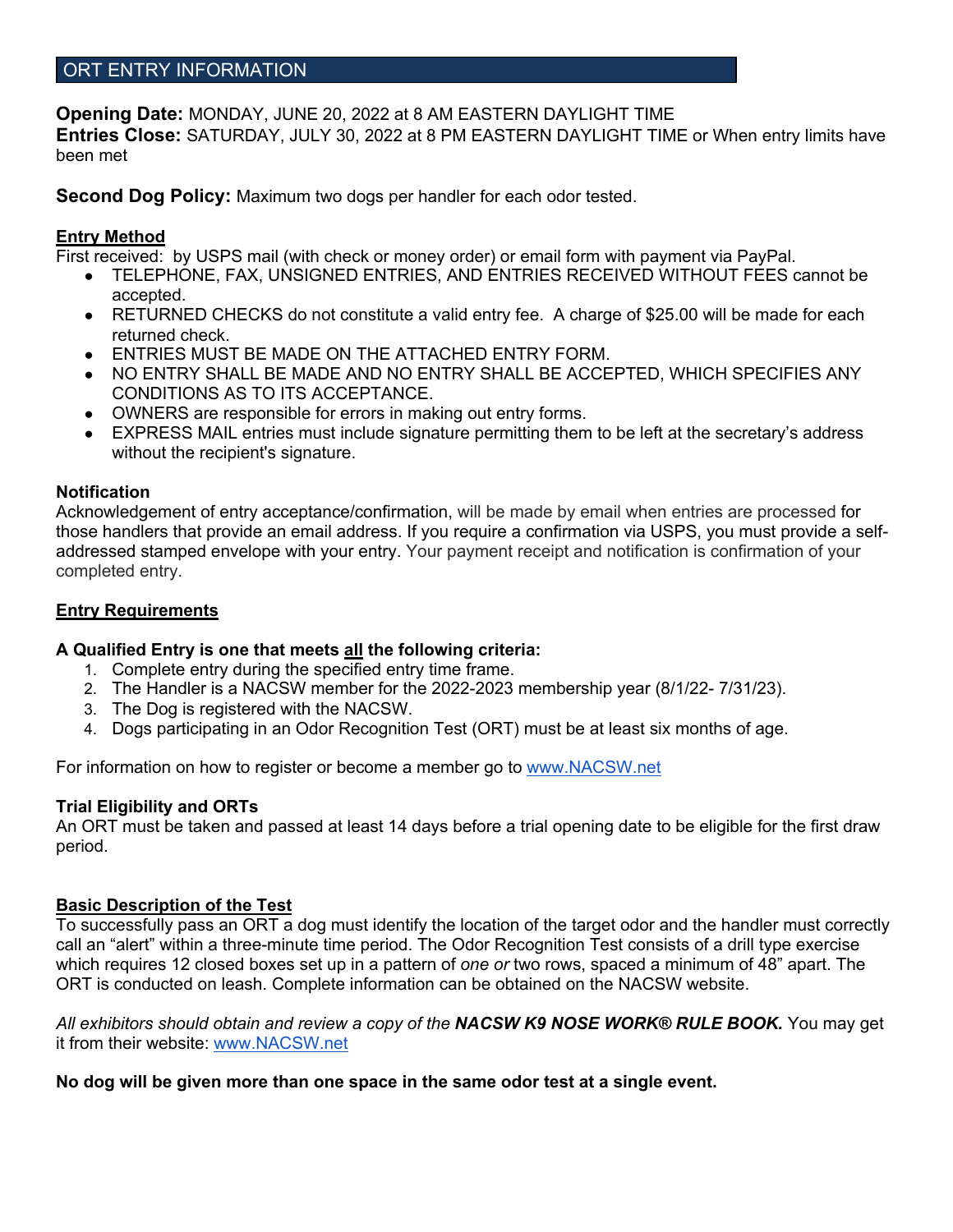#### **Results**

During the odor re-sets, the official results sheet will be brought out to the parking area for testers to photo or review. We recommend you verify your results on the official results sheet and let your host or judge know if you have any questions regarding your results.

# CANCELLATION POLICY

The following cancellation policy applies:

Entry fees will be refunded (minus a \$5 administration fee) for cancellations made on or before Saturday, July 30, 2022 by 8:00 pm EDT. No refunds will be made after the entry closing date unless the spot can be filled, in which case the previous policy will apply.

All cancelations must be emailed to bugsanddobes@gmail.com

Entry fees shall not be refunded if a dog or handler is absent, disqualified, or excused by the NACSW official or judge.

*This cancellation and refund policy applies to competitors that must withdraw for any reason including but not limited to injury, illness, emergency, and personal or work-related reasons.*

*If the ORT cannot take place or be completed by reason of fire, civil disturbances, an Act of God, public emergency, or any other cause beyond the control of the test organizers, then the ORT host will make their best effort to provide partial refunds after recouping their expenses.*

## LOCATION DETAILS

## **Details regarding check in time and briefing will be sent approximately 1 week before the ORT.**

#### **Site Specific Conditions**

This ORT is at a dog training facility in an industrial park. The parking lot is asphalt with cement sidewalks to the building. There are nearby grassy areas to potty dogs. There are separate entrance and exit doors. The walk from the exit door to the parking lot is grass. The interior flooring is matting. There are indoor bathrooms, but their use will be minimized during actual testing.

Due to unforeseen conditions, such as weather or change in availability of areas at the location, the expected test area, parking, and/or pathways may be modified at the last minute.

#### **Reactive Dog Parking**

There will be reactive dog parking at this test for those who wish to park in this area, however the parking is tight and there will not be separate potty areas or warm up boxes.

Due to unforeseen conditions, such as weather or change in availability of areas at the location, this policy may be modified at the last minute.

#### **Unentered Dogs**

Unentered dogs must remain in the competitor's vehicle during the test day. There will be ample potty areas, but unentered dogs should not be allowed to "play", exercise, or train on the test grounds.

# **RV Parking**

There is no room for RV parking at this site.

Due to unforeseen conditions, such as weather or change in availability of areas at the location, this policy may be modified at the last minute.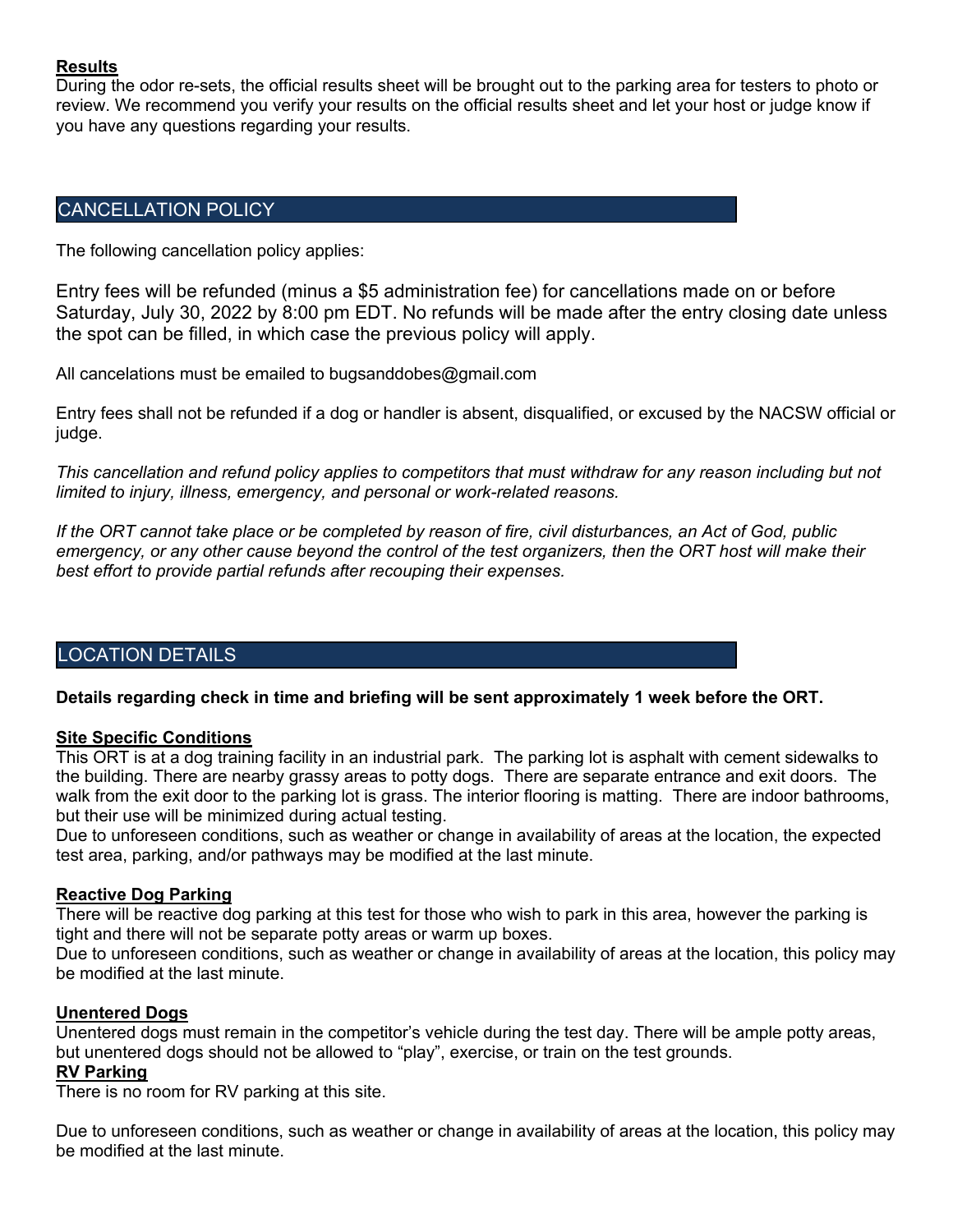## **Running Vehicles or Generators in the parking lot**

There is adequate parking and we will have a separate parking area for those wishing to run their vehicles or generators during the day.

Due to unforeseen conditions, such as weather or change in availability of areas at the location, this policy may be modified at the last minute.

#### **Crating Options**

There will be no indoor crating. Crating will be out of your vehicle.

Due to unforeseen conditions, such as weather or change in availability of areas at the location, this policy may be modified at the last minute.

#### **Smoking**

Smoking is not allowed on this test site, including the use of e-cigarettes

#### **Hotels**

#### **Motels in the area that allow dogs**:

Red Roof Inn Lansing East, 3615 Dunckel, Lansing 517-332-2575 or 800-843-7663 and Red Roof Inn Lansing West, 7412 W. Saginaw, Lansing, 517-321-7246 or 800-843-7663.

Additional pet-friendly hotels may be found here: https://www.bringfido.com/lodging/city/lansing\_mi\_us/

# DOG INFORMATION

#### **Dog Policies**

- All dogs must be on a 6' leash at all times when not being tested. NO flexi-leashes while not participating in a test.
- Reactive and/or spatially challenged dogs should wear a red bandana (to be provided by the dog's handler) to help signal others that the dog needs extra space from other dogs.
- Dogs will be toileted in designated areas and handlers must pick-up and dispose of waste.
- Dogs and handlers must stay in designated areas to avoid contaminating testing space, interrupting a test, or from viewing any part of the testing.
- Competitors should expect to keep their dogs confined in a crate or vehicle when not testing and should plan to provide their own shade using canopies or shade cloths.
- Refer to location details (above) for information on unentered dogs.

#### **Females in Season**

Will be allowed to run wearing "pants" at the very end of the day after all other dogs have tested. Females in season will be parked and pottied in areas separate from the other dogs while at the test if the location logistics permit. Handlers must contact bugsanddobes@gmail.com so plans can be made for the dog.

# OTHER INFORMATION

#### **ADA Requests**

If you are an individual with a disability and would like to request accommodation(s), please email ADA@nacsw.net. Please include your name, ORT date, ORT host name, and your requested accommodation(s).

#### **Spectators**

Additional guests are welcome, however spectating opportunities may be limited. Please verify attendance policies with the host before bringing or inviting anyone not volunteering, testing, or officiating.

An adult accompanying a minor must be present during the searches.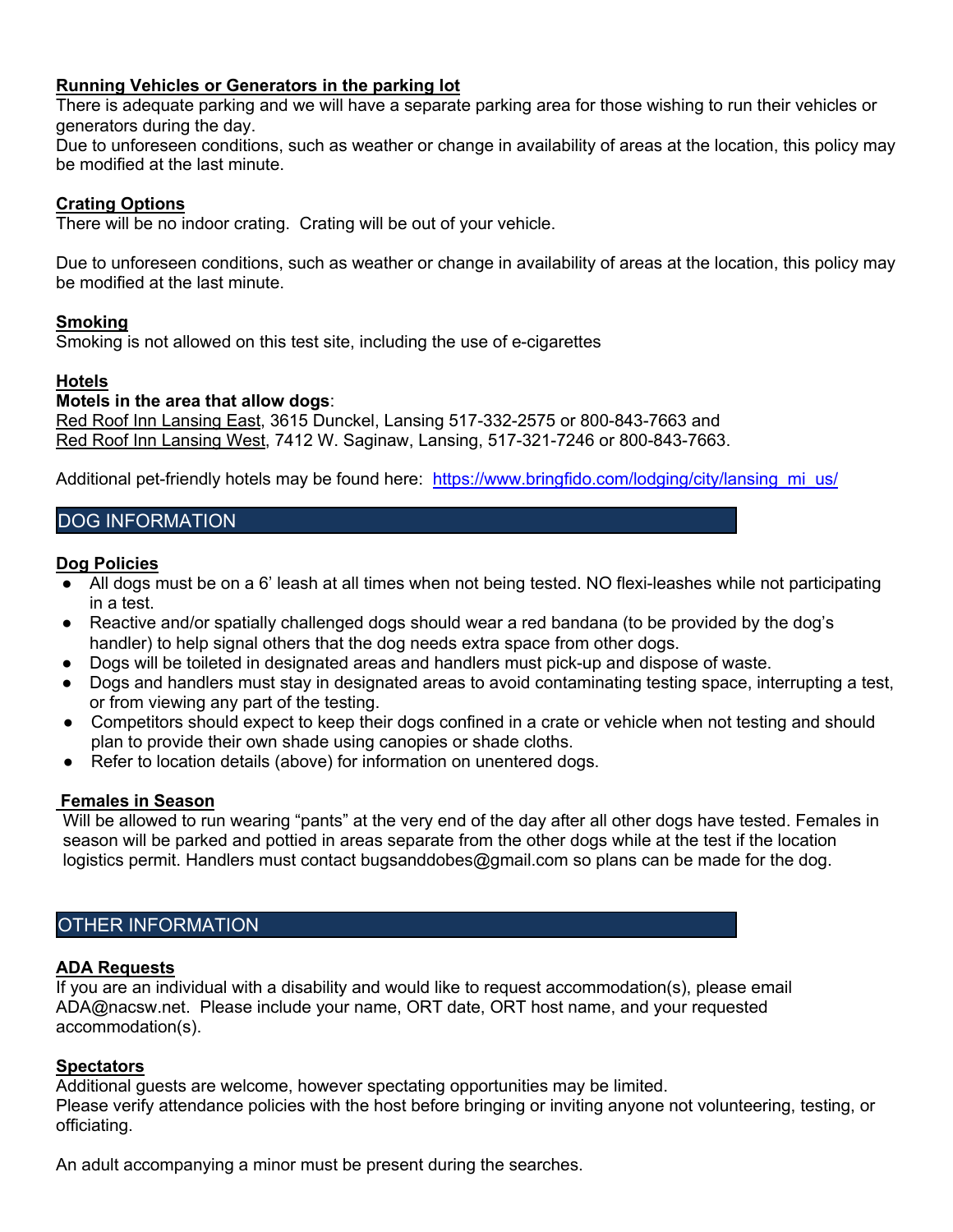Everyone at the test site must sign the waiver provided by the host and comply with all event requirements. Participants are not allowed to watch the testing at any time.

# **Veterinarians**

Michigan State University Veterinary Clinic (517) 353-5420. 736 Wilson Rd., East Lansing, MI 48824 Greater Lansing Veterinary Center. (517) 708-2525. 1290 W Grand River Ave Suite 500, Williamston, MI 48895

# **Rules**

Complete rules are available at www.NACSW.net. **It is the responsibility of each competitor to read and understand the current NACSW™ Rule book prior to participating in a NACSW event.**

## **Liability**

By registering for the ORT Test, the competitor hereby assumes all risks of, and responsibility for, accidents and/or damage to her/himself or to her/his property or to others, resulting from the actions of her/his dog. The competitor expressly agree that the NACSW, Canine Coaches, LLC, Beth Bishop and its assignees or any other person, or persons, of said groups, shall not be held liable personally, or collectively, under any circumstances, for injury, and/or damage to her/himself, for loss or injury to property, whether due to uncontrolled dogs or negligence of any member of said groups, or any other cause, or causes. The competitor also agrees to assume all financial liability that may be incurred by the NACSW due to the actions of themselves or their dogs regardless of the cause.

## **Sportsmanship**

All competitors/handlers and spectators are expected to follow the rules of the NACSW and demonstrate good sportsmanship. This includes making sure the hide placements are unknown to the handler prior to testing and kept secret from other competitors. Please do not discuss hide placement or any details of a dog's performance that may provide information or clues to other handlers or may be overheard.

#### **Questions**

All Test related questions, contact BETH BISHOP, BUGSANDDOBES@GMAIL.COM